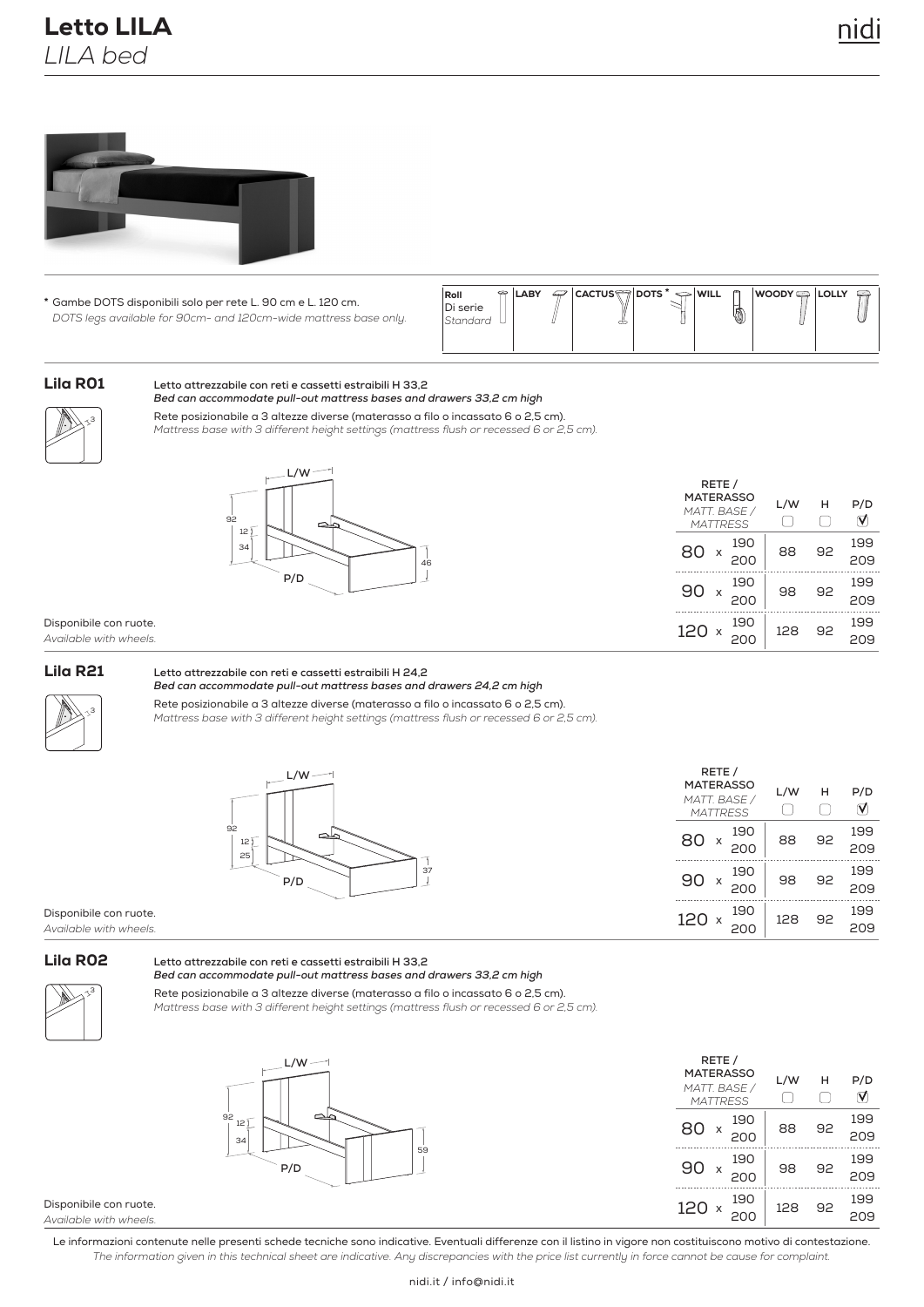# Letto LILA *LILA bed*

### Lila R22

**Letto attrezzabile con reti e cassetti estraibili H 24,2.** *Bed can accommodate pull-out mattress bases and drawers 24,2 cm high.*

3

Rete posizionabile a 3 altezze diverse (materasso a filo o incassato 6 o 2,5 cm). *Mattress base with 3 different height settings (mattress flush or recessed 6 or 2,5 cm).*



| RETE /<br><b>MATERASSO</b><br>MATT. BASE /<br><b>MATTRESS</b> | L/W | н  | P/D        |
|---------------------------------------------------------------|-----|----|------------|
| 190<br>80<br>X<br>200                                         | 88  | 92 | 199<br>209 |
| 190<br>റ്ററ<br>X<br>200                                       | 98  | 92 | 199<br>209 |
| 190<br>120x<br>$\cap$                                         | 128 | 92 | 199        |

#### Disponibile con ruote. *Available with wheels.*

## Lila R03

Rete posizionabile a 3 altezze diverse (materasso a filo o incassato 6 o 2,5 cm). *Mattress base with 3 different height settings (mattress flush or recessed 6 or 2,5 cm).*





|           | RETE /<br><b>MATERASSO</b><br>MATT. BASE /<br><b>MATTRESS</b> |                     |     | н  | P/D               |
|-----------|---------------------------------------------------------------|---------------------|-----|----|-------------------|
| 80        |                                                               | 190<br>x 200<br>220 | 88  | 92 | 199<br>209<br>229 |
| 90        |                                                               | 190<br>x 200<br>220 | 98  | 92 | 199<br>209<br>229 |
| 120 x 200 |                                                               | 190<br>220          | 128 | 92 | 199<br>209<br>229 |

## Lila R04





| RETE /<br><b>MATERASSO</b><br>MATT. BASE /<br><b>MATTRESS</b> |                     | L/W | н        | P/D               |
|---------------------------------------------------------------|---------------------|-----|----------|-------------------|
| 80                                                            | 190<br>x 200<br>220 | 88  | 90.5     | 199<br>209<br>229 |
| 90                                                            | 190<br>x 200<br>220 | 98  | 90.5 209 | 199<br>229        |
| 120 x 200                                                     | 190<br>220          | 128 | 90.5 209 | 199<br>229        |

**RETE /**

98

128 90,5 209

90,5 209

**L/W H P/D**

 $\Box$ 

229

199

229

199

229

199

 $\triangledown$ 

90,5 209

## Lila R04-S



|                                   | <b>MATERASSO</b><br>MATT. BASE /<br><b>MATTRESS</b> | L/W |
|-----------------------------------|-----------------------------------------------------|-----|
| $L/W$ —                           | 190<br>80<br>x 200<br>220                           | 88  |
| 90,5<br>12<br>23,5<br>35,5<br>P/D | 190<br>90<br>x 200<br>220<br>.                      | 98  |
|                                   | 190<br>$120 \times 200$<br>220                      | 128 |

Le informazioni contenute nelle presenti schede tecniche sono indicative. Eventuali differenze con il listino in vigore non costituiscono motivo di contestazione. *The information given in this technical sheet are indicative. Any discrepancies with the price list currently in force cannot be cause for complaint.*